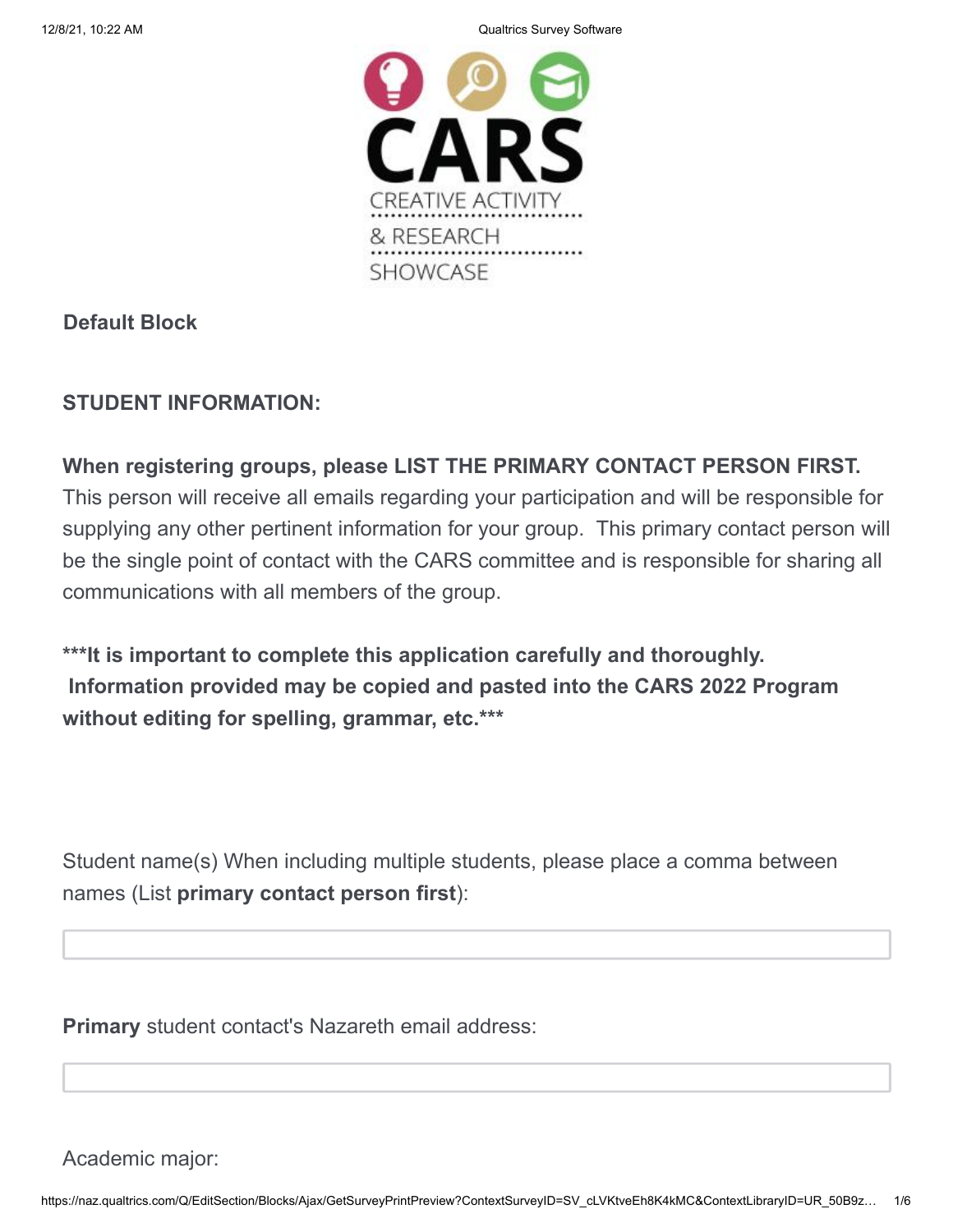Indicate whether you are an undergraduate or graduate student

- Undergraduate student
- **O** Graduate student
- $\bigcirc$  Both undergraduate and graduate students in our group

Are you registering for the day or evening program? Day program is open to graduate and undergraduate presenters. Evening program is for graduate student presenters only.

- Day program
- Evening program

What is the format of your participation during the day program?

- Paper Presentation
- $\bigcirc$  Performance (dance, theatrical or musical)
- **O** Poster Presentation
- **O** SOARS Summer Research (by invitation only)
- $\bigcirc$  CME (by invitation only)
- $\bigcirc$  Honors Thesis (by invitation only)
- **O** Interactive Activity (pre-approval required)

Does this work demonstrate an Experiential Learning Pathway?

- Yes
- $\bigcap$  No

Which Experiential Learning Pathway best describes the work? (Check all that apply)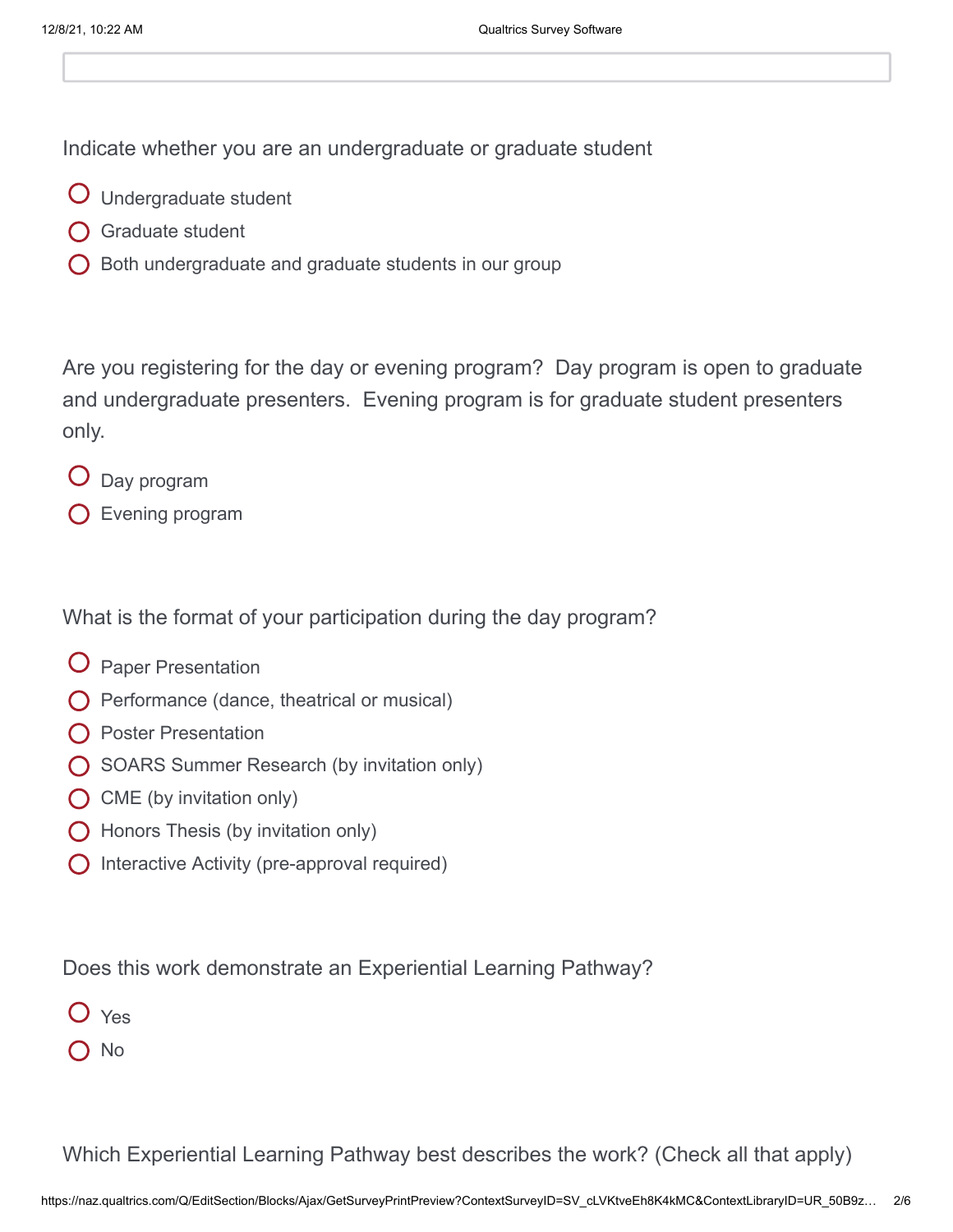- $\Box$  Service Learning
- Student Leadership
- Internships
- **Noncredit Bearing Community Engagement**
- **Field & Clinical Experience**
- International Experiences
- Mentored Creative Activity
- Mentored Research

*Please direct questions regarding performances to Dr. Octavio Vazquez (ovazque2@naz.edu). Questions regarding panel discussions/paper presentations should be directed to Dr. Edward Wiltse (ewiltse6@naz.edu). All other questions should be directed to your faculty sponsor or Mrs. Debbie Mathewson (dmathew4@naz.edu). Please indicate CARS 2022 as the subject.*

What is the format of your participation during the evening program?

**O** Poster Presentation

Project title:

Abstract: Briefly describe the project or creative activity you would like to showcase. Include 1) What did you do?, 2) How did you do it?, and 3) Why did you do it? (in 200 words or less):

Is this part of a class requirement?

Yes

( ) No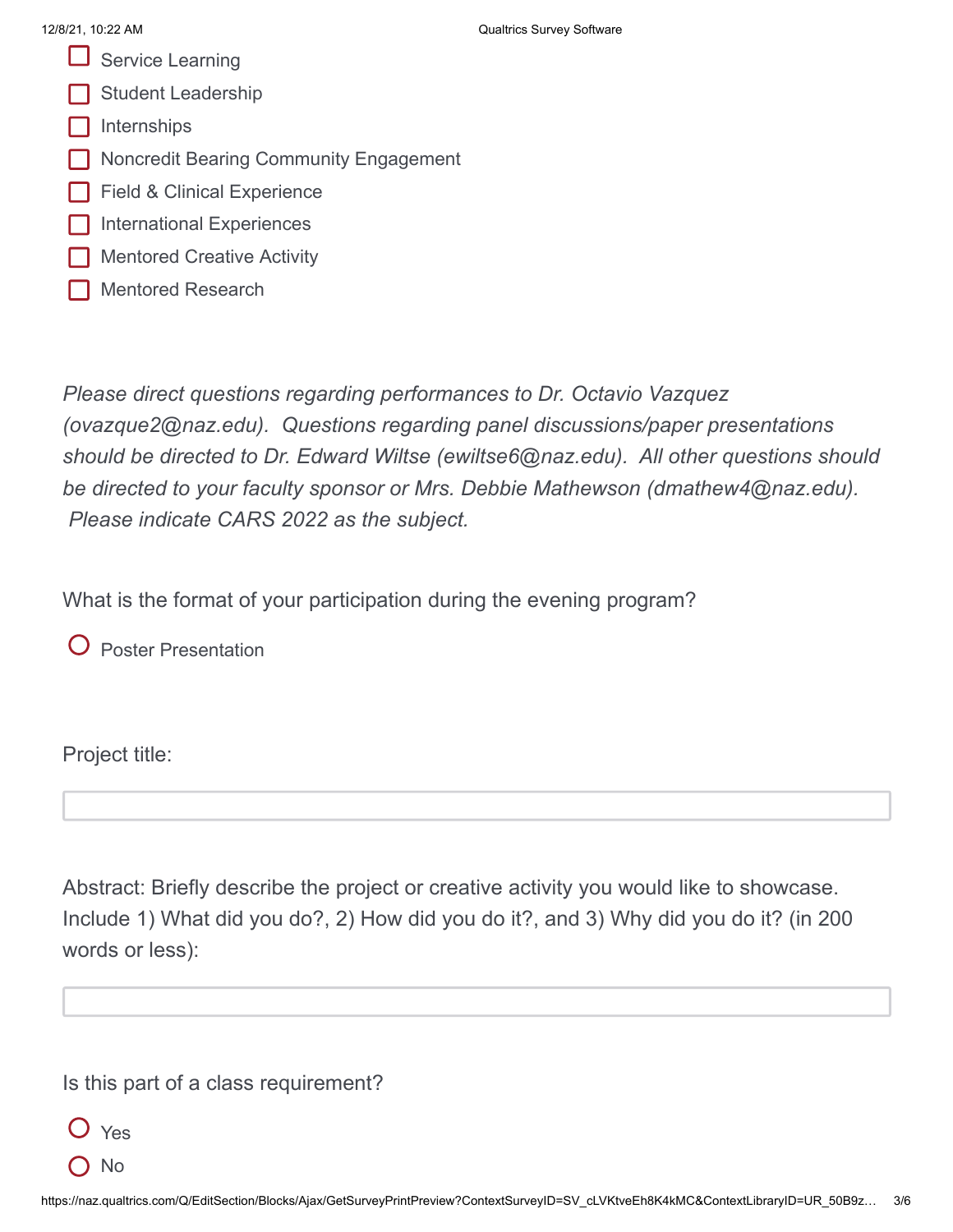If yes, which class? Please indicate course number and course title

What do you hope to gain or learn from presenting your work at CARS?

Have you previously presented at CARS?

- O Yes
- $\bigcap$  No

| If yes, what year(s)? |
|-----------------------|
|-----------------------|

- $\Box$  2012
- 2013
- 2014
- 2015
- 2016
- 2017
- 2018
- 2019
- 2020
- 2021
- I don't recall

## **FACULTY SPONSOR INFORMATION:**

Faculty Sponsor's Name: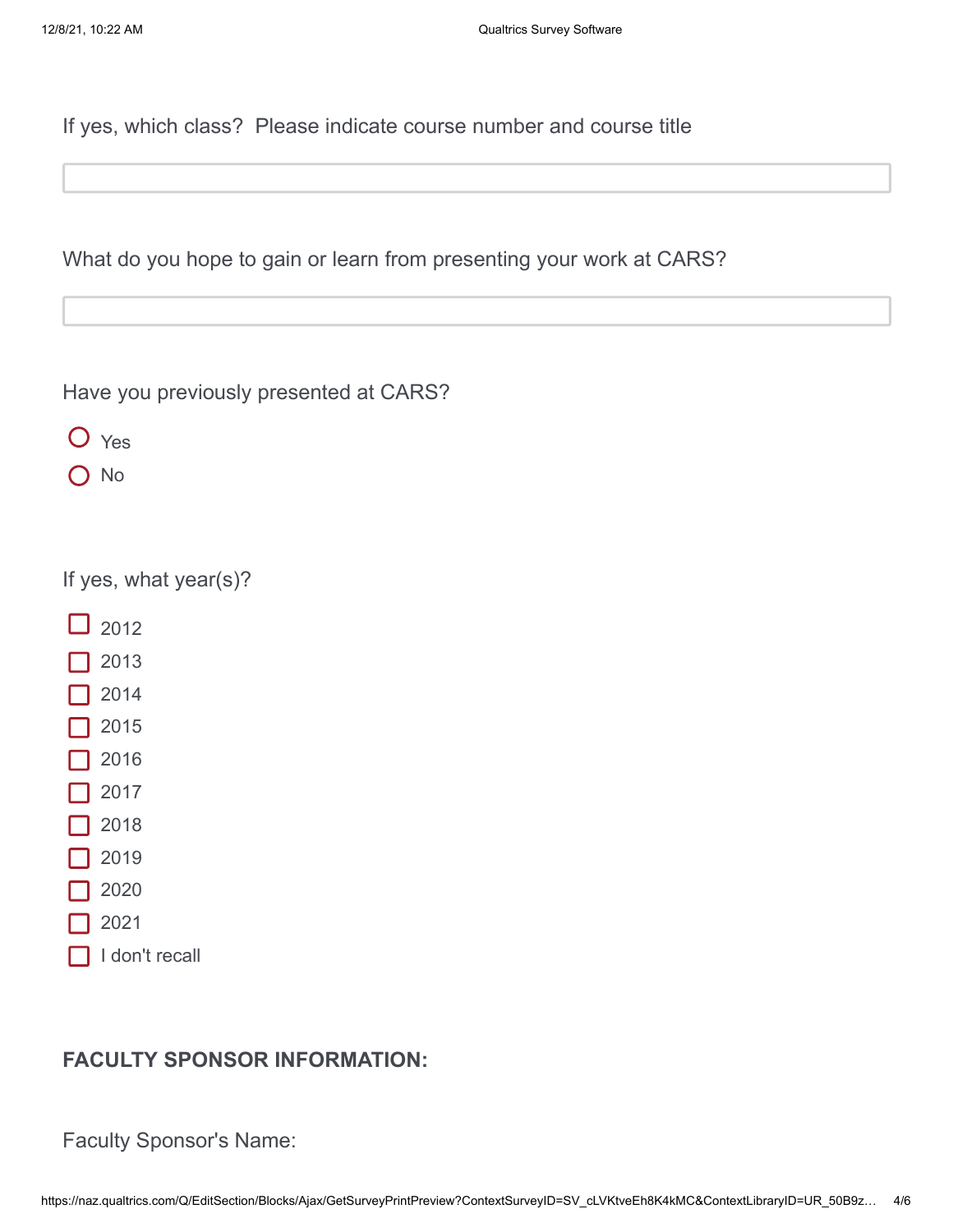Department:

Faculty Sponsor's Email Address:

I have received my faculty sponsor's approval. (You MUST have a faculty sponsor to participate in CARS 2022).

O Yes

Additional comments or information you wish to share:

By completing this proposal form, I certify that I have read and agree to follow the guidelines for the format of my participation.

O Yes

If accepted to participate in CARS 2022, I understand that my name and project information will be included in the CARS 2022 Program available online.

Yes

*Please click the final arrow to the right to submit your application.*